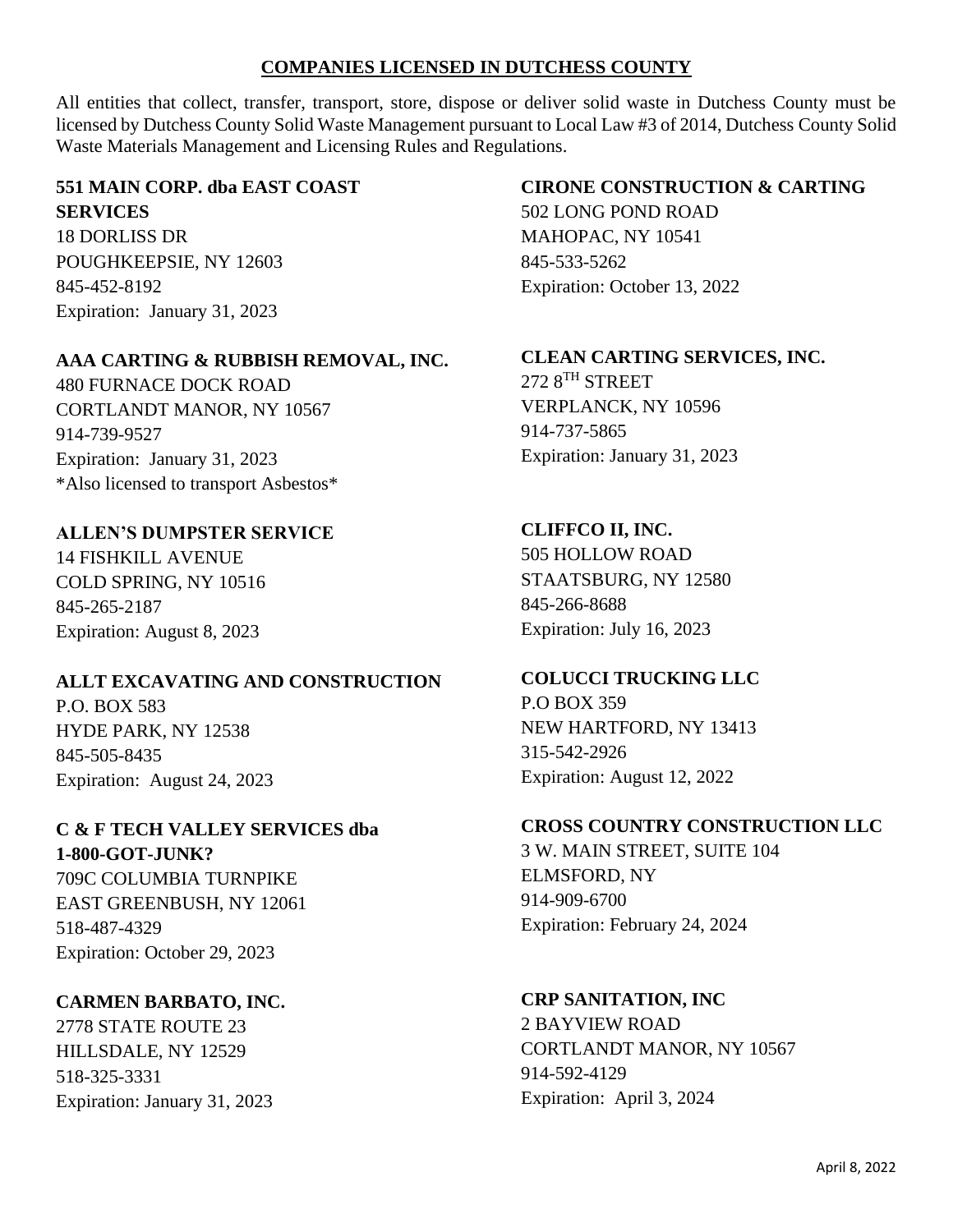# **D & M PROPERTY CLEAN-OUTS & RESTORATION**

4 LOWER HENRY STREET WAPPINGERS FALLS, NY 12590 845-669-6540 Expiration: April 24, 2023

# **D. BARRY RUBBISH INC**.

P.O. BOX 2630 PEEKSKILL, NY 10566 914-494-0900 Expiration: July 9, 2022

# **G2G ENTERPRISES**

380 OLD PAWLING ROAD PAWLING, NY 12564 914-474-3106 Expiration: January 31, 2024

# **GOULET TRUCKING, INC.**

P.O. BOX 259 SOUTH DEERFIELD, MA 01373 413-665-1323 Expiration: January 31, 2023 \*No roll off service or residential collection\* \*Also licensed to transport Asbestos\*

# **GRIFFINS LANDSCAPING CORP.**

1234 LINCOLN TERRACE PEEKSKILL, NY 10566 914-788-9622 Expiration: January 31, 2023

# **H.G. PAGE & SONS, INC.**

360 MANCHESTER ROAD POUGHKEEPSIE, NY 12603 845-452-7130 Expiration: January 31, 2023

# **HUDSON VALLEY MOBILE DUMPSTERS, LLC**

613 ABEEL STREET KINGSTON, NY 12401 845-430-3460 Expiration: July 12, 2022

#### **INTEGRITY GENERAL CONTRACTORS, INC.**

15 ORCHARD TERRACE MONROE, NY 10950 646-479-8792 Expiration: October 14, 2023

# **IRONMAN RECYCLING & WASTE MGMT, LLC DBA JUNK KING TRI-COUNTY**

15 GREAT PASTURE ROAD, #9B DANBURY, CT 06810 203-314-7967 Expiration: November 26, 2022

## **J.S. ANAGNOS EXCAVATING CONTRACTOR, INC.**

4 ALBIE ROAD RED HOOK, NY 12571 845-706-8500 Expiration: January 31, 2023

# **JUNK IT MOBILE**

19 COVE ROAD RHINEBECK, NY 12572 845-453-2333 Expiration: June 7, 2023

# **JUNK PROS NEW YORK INC.**

30 MAYFAIR ROAD POUGHQUAG, NY 12570 845-891-5865 Expiration: June 6, 2023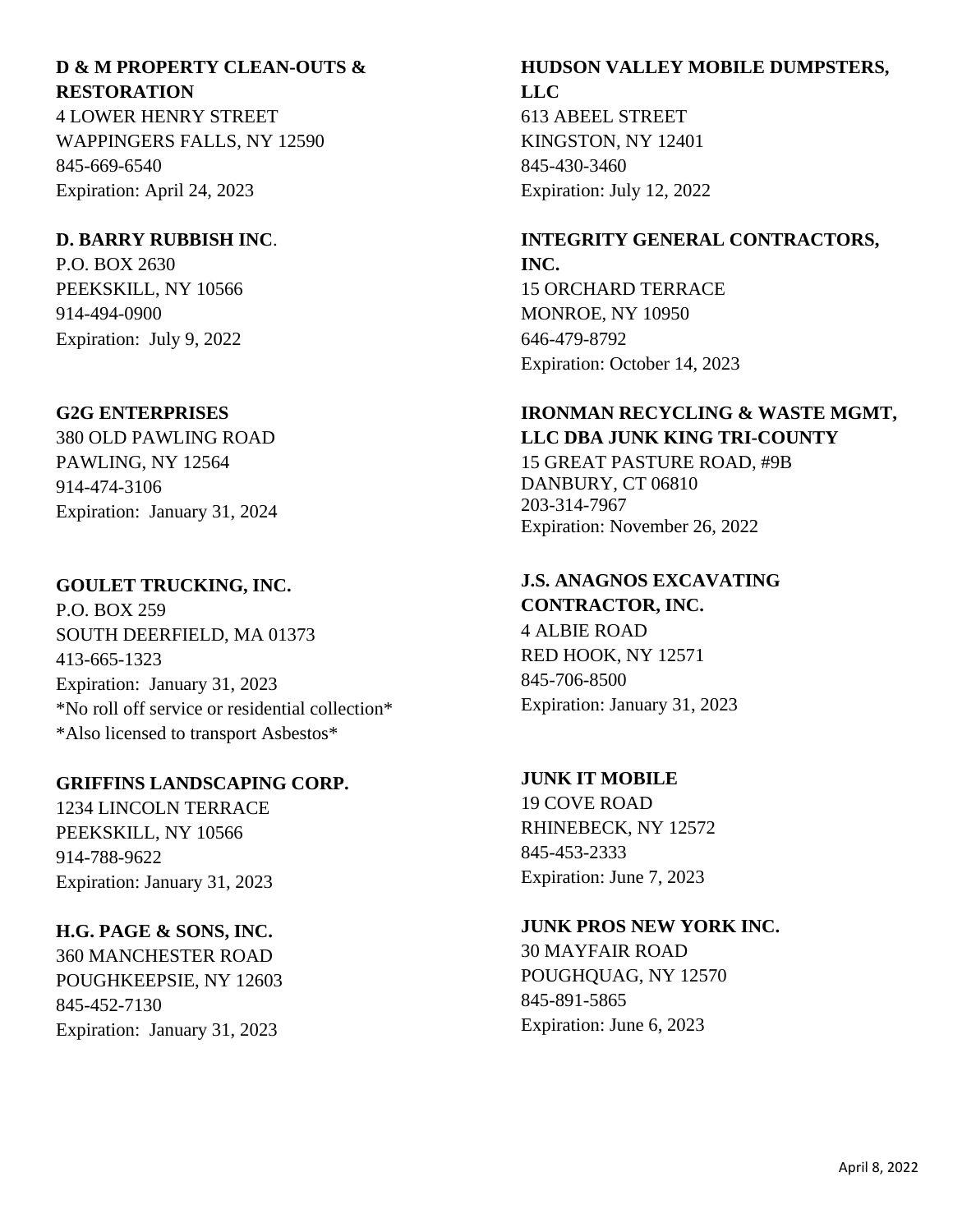#### **KARRZE ROLLOFF RENTALS, LLC**

655 ABEEL STREET KINGSTON, NY 12401 845-663-2113 Expiration: March 28, 2023

#### **LAMELA SANITATION SERVICE, INC.**

P.O. BOX 507 MARLBORO, NY 12542 845-236-4222 Expiration: January 31, 2023

#### **LIBERTA BROTHERS, INC.**

P.O. BOX 541 PINE PLAINS, NY 12567 518-398-7024 Expiration: January 31, 2023

#### **MID-HUDSON STRUCTURAL CONCRETE, INC. dba RECYCLE DEPOT**

230 VAN WAGNER ROAD POUGHKEEPSIE, NY 12603 845-452-3939 Expiration: January 31, 2023

#### **MIKES BLUE WHEELS SERVICE**

225 WOOD STREET MAHOPAC, NY 10541 845-528-3889 Expiration: July 16, 2023

#### **MR. BULT'S INC.**

2627 E. 139TH STREET BURNHAM, IL 60633 708-868-0059 Expiration: January 31, 2023 \*No roll off service or residential collection\*

#### **MR. CHEAPEE INC.**

37A OLD ALBANY POST RD OSSINING, NY 10562 914-737-0823 Expiration: July 1, 2023

#### **NATURAL UPCYCLING, LLC**

1818 LINWOOD ROAD LINWOOD, NY 14486 585-584-3124 Expiration: April 24, 2023 \*Organics and food waste only\*

#### **NIECO CONTAINER CORP.**

P.O. BOX 67 MILTON, NY 12547 845-795-1100 Expiration: January 31, 2023

# **OAK RIDGE WASTE AND RECYCLING OF CT, LLC** 307 WHITE STREET

DANBURY, CT 06810 203-702-8944 Expiration: February 24, 2023

# **ON TIME DISPOSAL, INC.**

PO BOX 408 MONROE, NY 10950 845-781-5895 Expiration: December 10, 2022

#### **ORGANIX RECYCLING, LLC**

19065 HICKORY CREEK DRIVE SUITE 240 MOKENA, IL 60448 708-326-3900 Expiration: January 31, 2023 \*Food waste only\*